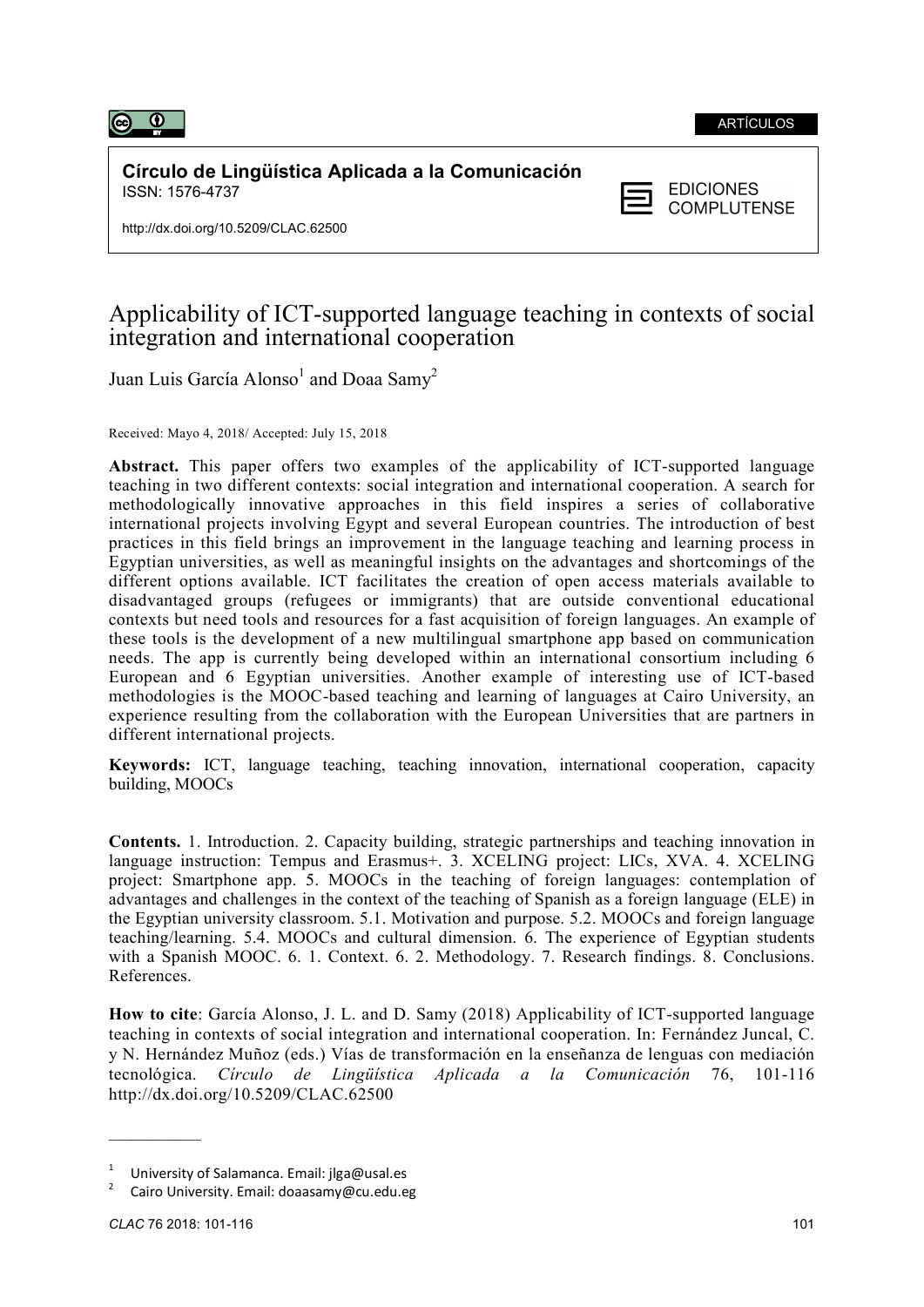#### 1. Introduction

The introduction to this volume refers to the E-Lengua project (Erasmus+ KA2 Strategic Partnerships), specifically to one of its main results: the FOCO repository of best practices in foreign language teaching using ICT (García Alonso 2017). The E-Lengua project itself is the product of the conversations and concerns expressed on this topic by a group of researchers and teachers of different languages at the University of Salamanca.

The use of ICT in teaching at all levels is no longer an option (Adell 1997). It is a reality (Gisbert Cervera, 2000 and 2002; Prensky, 2001; Koutropoulos 2011). Actually, we are already qualified to assess these, until not so many years ago, unknown tools, specifically in their application to language teaching, from a methodological point of view, focused on effectiveness in the teaching-learning process (Izquierdo, Simard and Garza 2015; Burbat 2016). Indeed, the use of ICT in language teaching (Peralta Bañón 2008; Juan Rubio and García Conesa 2012; Rodríguez Pérez 2016) is explicitly mentioned in the statement of intent of the Common European Framework of Reference for Languages: the teaching process should be approached "making full use of information technology (ICT)."

These concerns were first discussed and shared with similar teams from other European universities, as well as with a team from Cairo University, in Egypt, and such early contacts sowed the seed for this project, which is part of a series of partnerships formed from the end of 2010 onwards (Domínguez García – Fernández Juncal – García Alonso 2016; García Alonso 2016).

## 2. Capacity building, strategic partnerships and teaching innovation in language instruction: Tempus and Erasmus+

The capacity-building projects of the EACEA (Education, Audiovisual and Culture Executive Agency) were until recently part of the Tempus programme (2007-2013) and are now part of the Erasmus  $+ (2014-2020)$  programme, specifically framed in KA2 Capacity Building in Higher Education. Proposals focused on areas such as the one at stake are not usually submitted to this type of calls, whose essence is oriented towards a goal of capacity building in higher education that is closely linked to the idea of international development cooperation, albeit from a university context as the driving force of social and economic development in the beneficiary countries.

Nonetheless, although disciplines such as Humanities and Social Sciences in their broadest sense are rarely central to the projects that receive funding from these calls, they are by no means excluded from the different modalities of these programmes.

Teaching or university practice modernization (with an impact on research or innovation, both in teaching and technology) contributes towards institutions' capacity building and is indirectly but clearly a part of the development cooperation goals that motivate European funding of these activities, and this regardless of the area of knowledge concerned.

Clear proof of this is the experience of a consortium headed by the University of Salamanca. Towards the end of 2010, a team of researchers from Salamanca proposed the launching of international cooperation activities in the area of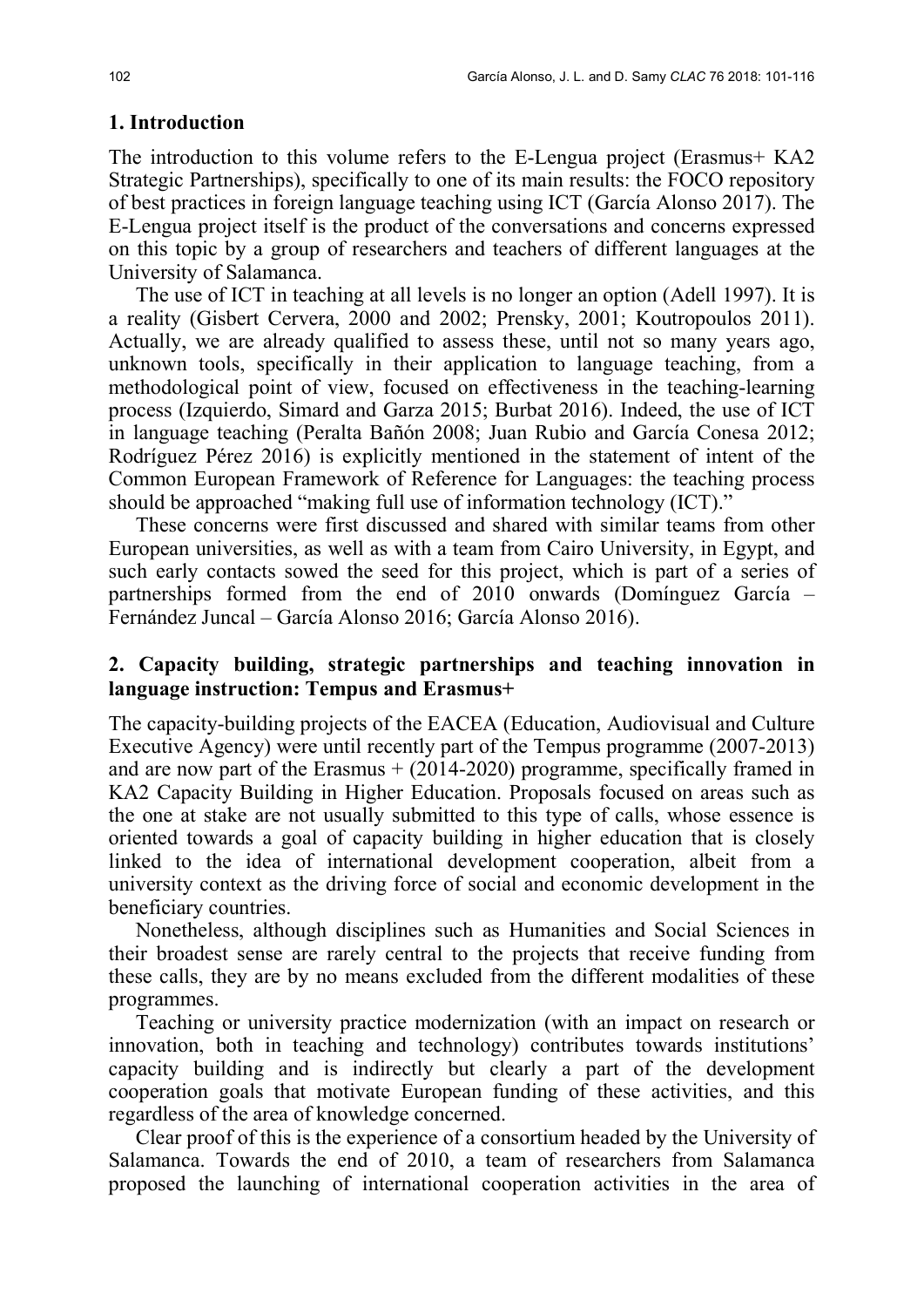innovation in the teaching of Spanish as a foreign language, submitting an application to TEMPUS, a European programme for capacity-building projects in the field of higher education (García Alonso 2016).

Thus, contacts were initiated with the National TEMPUS Office in Egypt, explaining the proposal to cooperate with Egyptian institutions in the area of Spanish. The idea, which right from the start emphasized the narrow relationship between language learning and significant sectors of Egyptian economy, such as tourism, was received with great interest, and with their help the Salamanca team came into contact with the Egyptian professionals working in this field at the main universities of the country.

In 2011, with funding from the AECID (Spanish Agency for International Development and Cooperation), a delegation from Salamanca was commissioned to travel to Egypt and explain their plans to the relevant Egyptian university authorities in situ. IDELE ("Innovation and Development in Spanish as a Foreign Language") became the acronym for this first project. They gained support from six Egyptian universities (Cairo, Alexandria, Helwan, Ain Shams, Minia and Al-Azhar) and two European universities (Coimbra and Bologna) to participate in the TEMPUS programme call for proposals. In July 2012, the EACEA notified that IDELE had been selected for funding.

Egypt's political unrest in recent times (especially from 2011 to 2014) and the intrinsic difficulty of implementing such a project, which involved complex and not always compatible bureaucratic systems in Brussels, Egypt and Spain, finally led the Salamanca team to apply for a one-year extension of the project's activities, so that IDELE ended in October 2016. The purpose of IDELE was to design, accredit and implement a joint master's degree to be delivered by the University of Salamanca (valid throughout the entire European Higher Education Area) in collaboration with the six Egyptian universities and relying on the participation of the other two European institutions in the common innovating goals. The official inauguration of MULCH (Master's Degree in Spanish Language and Culture) was held in September 2014 at Cairo University, and currently (May 2018) students of the fourth cohort are pursuing its studies. More than 200 students have already taken it. This master's degree introduced a series of ICT, methodological and educational innovations for teaching Spanish (vid. IDELE Team 2016).

The different working meetings attended by all the consortium partners since 2012 and the work carried out in collaboration with Egyptian students and methodologically varied teaching traditions, also under different circumstances, have given European and Egyptian partners the chance to get better acquainted and to better understand the personal, educational, administrative, legal, political and social realities of the other part (García Alonso 2016). Indeed, the presence of ICT in teaching (partially online) has led to enlightening debates among colleagues and has unquestionably provided Egyptian students with a novel learning experience.

These relationships awakened new research challenges and interests in consortium members in the context of using ICT in language teaching, which would result in the idea at the heart of a new project, which reflects on the use of ICT in the field of language teaching, assessing new technical options and resources and determining which of them offer the most promising results (García Alonso 2017).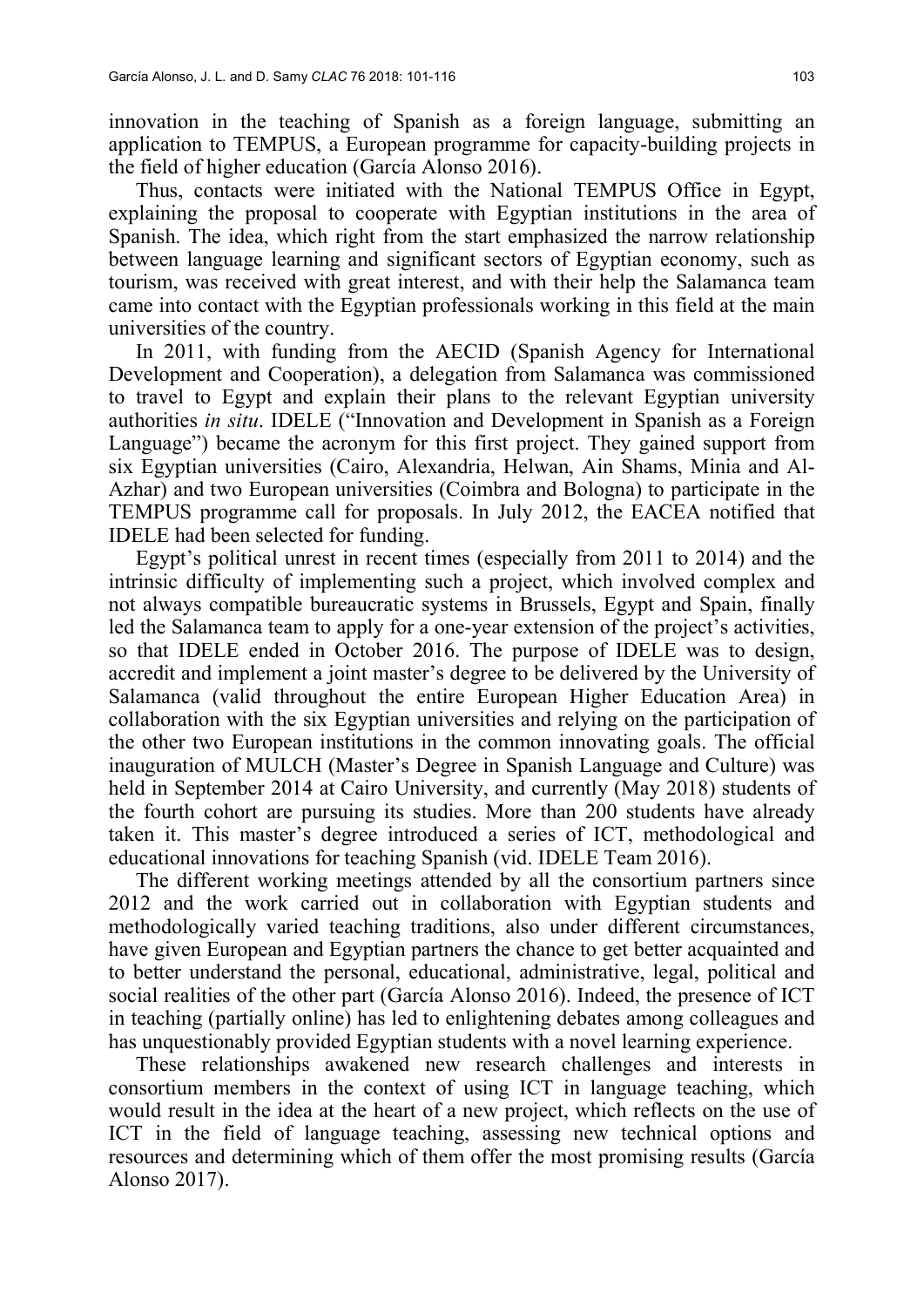In 2015, the EACEA awarded this proposal, E-Lengua (2015-2018), an Erasmus+ project (in this case in the Strategic Partnerships modality, also in KA2) to conduct an analysis, in association with leading European universities in teaching their own languages (and the participation of Cairo University), on the subject of which would be the best teaching methods using ICT in an innovative way, with the final purpose of gathering the best results in an extensive repository of best practices (FOCO) (cf. Coffield and Edward 2009; Durán Rodríguez and Estay-Niculcar 2016). Born with the promise to last and become continually enriched, this repository was conceived as a collaborative venture of the universities that have fostered it and refers to the initial group of languages (Spanish, English, Italian, French, Portuguese and Arabic), but leaving room for the participation of other institutions and for the inclusion of best practices associated with other languages.

The E-Lengua project partnership includes universities that already collaborate in the TEMPUS IDELE project, such as Salamanca, Coimbra, Bologna or Cairo, with the addition of the Universities of Heidelberg, Trinity College Dublin and Poitiers. Together they represent 7 of the most widely spoken languages in Western Europe: Spanish, German, English, Italian, Portuguese, French and Arabic. The introduction to this volume provides a description of FOCO, which is unquestionably the most important legacy of the collaborative reflections and work of these partners in the context of a project that has already reached its final stage but is willing to extend its effects into the future.

## 3. XCELING project: LICs, XVA

These collaborations in E-Lengua and IDELE and the association of research teams from the universities that make up both consortiums are the seeds that led to the design, presentation, approval and launching of XCELING (2017-2020), a new Erasmus+ project (in the Capacity Building modality), awarded by the European Commission in August 2017.

XCELING is framed on the one hand in the collaboration initiated by the University of Salamanca with the Egyptian university system in 2012 and, on the other hand, in the academic relationships around the subject of second language teaching with teams from the partner institutions of the E-Lengua consortium, described above.

This new project (XCELING) closes the loop with respect to the two former ones. While IDELE initiated collaboration between three European and six Egyptian universities, taking an innovative approach to foreign language instruction enhanced by ICT, providing and installing innovative teaching equipment, and E-Lengua contributed a more theoretical approach, in a strategic European association with the participation of an Egyptian partner, on how to best use ICT in the foreign language teaching-learning process (leading to the creation of a best practices repository), XCELING seeks to deepen the analysis of a large number of the participating teams' findings and best practices in second language teaching. The idea is to apply the results of the IDELE experience and the analysis developed by E-Lengua and put it all at the service of introducing best practices in the language departments of Egyptian universities.

XCELING responds to the national priorities established by Egyptian education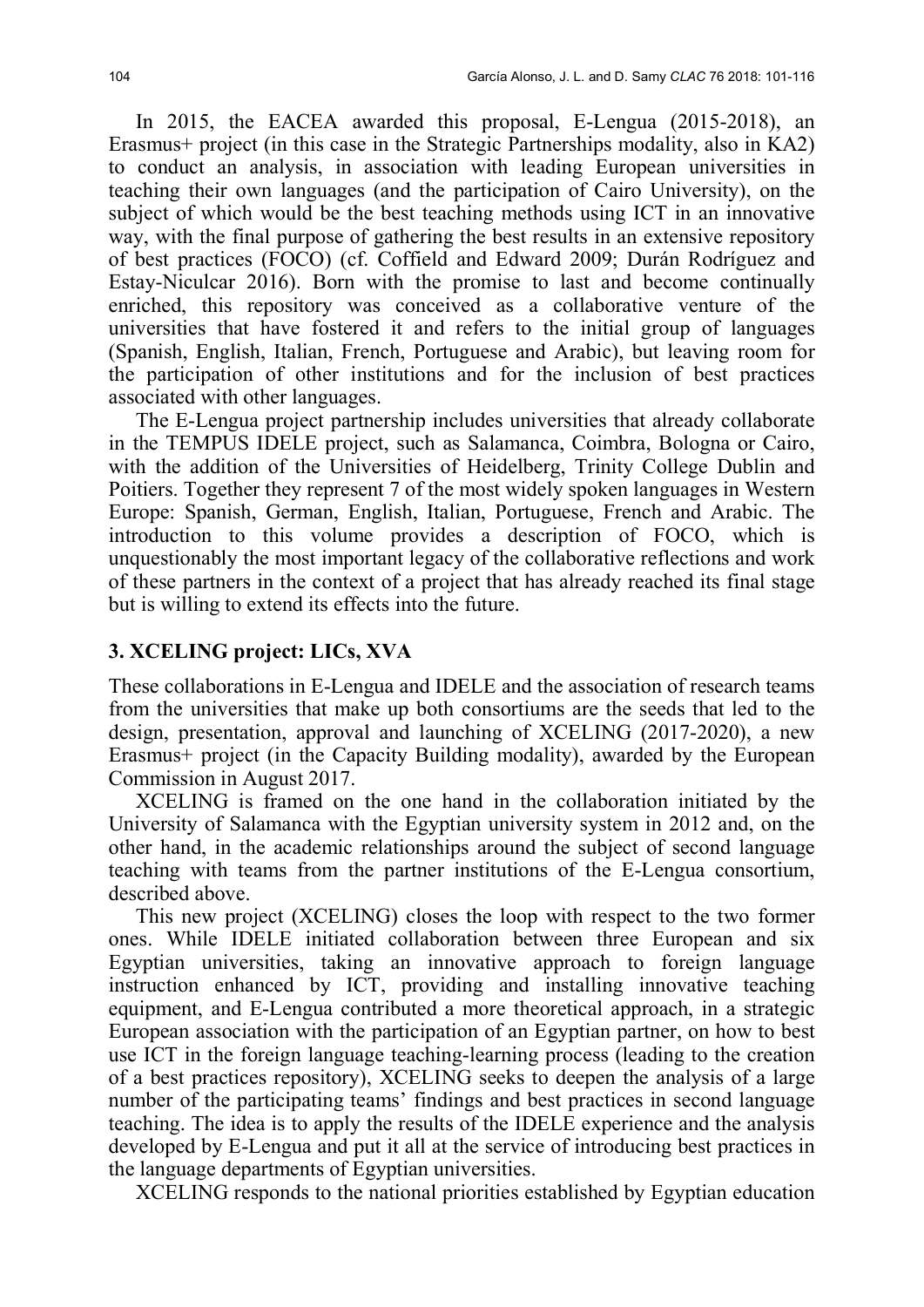authorities in relation to the Erasmus+ KA2 Capacity Building in the Field of Higher Education programme: it contributes towards the modernization of the curriculum through the implementation of innovative methodologies, fostering the modernization of higher education, improving teacher quality and developing new teaching-learning tools, especially those involving ICT. Accordingly, it adapts to a new eight-year Egyptian plan for higher education (2014-2022), developed by the eponymous ministry, which proposes, among other aspects, to enhance the level of educational services offered to students and to improve their basic skills (such as foreign language learning), fostering the integration of technology in the education system. XCELING seeks to create language instruction programmes at three main levels:

TEACHING: Methodological update for active professionals. A survey of Egyptian students and teachers conducted in 2015 (277 questionnaires and 12 interviews) helped us shape the team's point of view on the subject. The study revealed the importance the respondents attached to language learning in the context of the Egyptian higher education system and students' desire for innovative teaching methodologies, an aspect on which 48% of the interviewees agreed. This need for improvement is also ratified by foreign language teachers themselves, who identify weaknesses in terms of teaching methodologies, technological resources, or international experience and student mobility. All the teachers who took the survey were unanimous in acknowledging that there should be an organization to take charge of teachers' lifelong training, a goal that XCELING will try to meet, placing particular emphasis on ICT.

RESEARCH: Introduction of future PhD holders from Egyptian universities' language departments to the most recent lines of research in applied linguistics. The implementation of the IDELE project and its tangible product, the MULCH Master's Degree (vid. IDELE Team 2016), have provided insight into postgraduate Egyptian students' demand for long-term training opportunities aimed at fostering lifelong training and learning in applied linguistics. The purpose of XCELING is to bridge this training gap and promote research methodology learning in this field. Drawing on the IDELE experience and on the E-Lengua theoretical analysis, XCELING extends its reach to 7 of the most widely spoken languages in the world (Arabic, Spanish, English, German, French, Italian and Portuguese).

OUTREACH: Production of open access material for foreign language instruction intended for social groups at risk for exclusion, such as immigrants or Arabic-speaking refugees in Europe (cf. Fernández Vítores 2013 and Gutiérrez 2013). This aspect will be further elaborated on in a specific section below. The driving force behind this third level is the social disadvantage situation itself, and it is framed in the tensions triggered by the interaction between the Arabic and the so-called Western worlds, each with their own political, social, religious, cultural and economic particularities (vid. Izquierdo Escribano 2008; Collins et alii 2009; Otero Roth 2011; Pujol Berché 2015). According to the UNHCR, the global number of people displaced against their will has grown dramatically in recent times, with 65,300,000 people forcibly displaced worldwide at the end of 2015. That same year, there were 1,300,000 asylum applicants in Europe, a clear majority of them native Arabic speakers (according to Eurostat data). Obviously, knowing the host country's language plays an important part in the social and cultural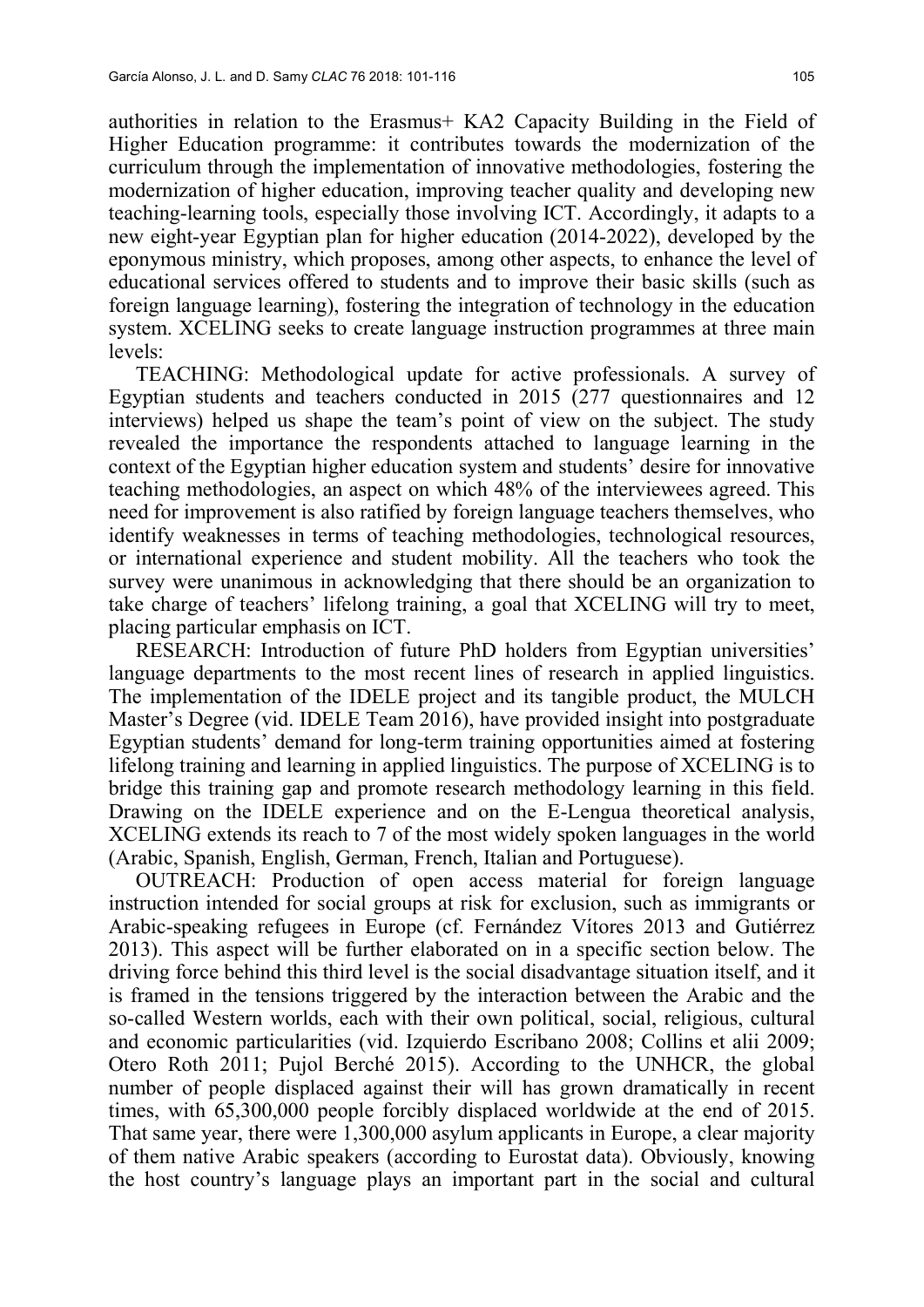integration of these individuals (vid. Andrés 2002; Bravo García 2014; Nikleva 2014 and 2017), and, therefore, capitalizing on the joint efforts of the European and Egyptian institutions working on this project, with the support of the RED CROSS and the CEPAIM (Consortium of Entities for Full Action with Migrants), XCELING seeks to assist in covering the language needs of these groups.

This three-level programme aims to contribute to a modernization of instruction, research and outreach in the field of foreign language teaching, with due attention to lifelong learning and to updating Egyptian professionals' expertise. The open access virtual material for foreign language education available to Arabic-speaking immigrants and refugees in Europe will facilitate learning of the host country's language, which is one of the most effective means for integration (vid. Cuadros and Blanco 2014; Orellana and Gutiérrez 2014).

This threefold block of actions will be launched from a Network of Language Innovation Centres or LICs that will be created in the partner universities, provided with the appropriate technology and ready to produce a suitable collaborative breeding ground to enhance the teaching and research work of the European and Egyptian partners.

In time, XCELING will generate a virtual archive of relevant training material in this context of modernization of language teaching methodologies using ICT support. From the beginning, and through XCELING, this archive will be available on the LIC platforms, in what will be explicitly called XCELING Virtual Archive (XVA), for use by Egyptian professionals. Moreover, it will remain open in the years after the project finishes, independently managed, only dependent on the new Network of Language Innovation Centres at the organizational level.

Finally, XCELING complies with one of the objectives of the European language policy, clearly described in documents such as the "Common European Framework of Reference for Languages" (2001), the "Framework of Reference for Pluralistic Approaches to Languages and Cultures" (2007) and "Multilingualism: an Asset for Europe and a Shared Commitment" (2008).

## 4. XCELING project: 7Ling Mobile app.

In the context of the third major goal of the XCELING project, university outreach, the consortium has started work on a free multilingual mobile app that is expected to be available by Spring 2020.

The main feature that differentiates this app is precisely, and unquestionably, its multilingual nature. The purpose of the consortium is to somehow provide an innovative and accessible tool to meet the most pressing language needs of people at social disadvantage (newly arrived Arabic-speaking refugees or immigrants in Europe) with no or limited access to conventional education systems.

Driven by their, often difficult, vicissitudes of life, individuals with all kinds of cultural backgrounds and personal circumstances suddenly find themselves living in host countries whose language they do not know and where they need to become integrated, a need that both they and the host societies are aware of.

One of the paradoxes of modern societies is that people who frequently lack the most basic essentials, such as a quiet, dry and warm place to spend the night, might own smartphones that are often the last thread still linking them to their family in their native countries, one of the few treasures among the belongings they bring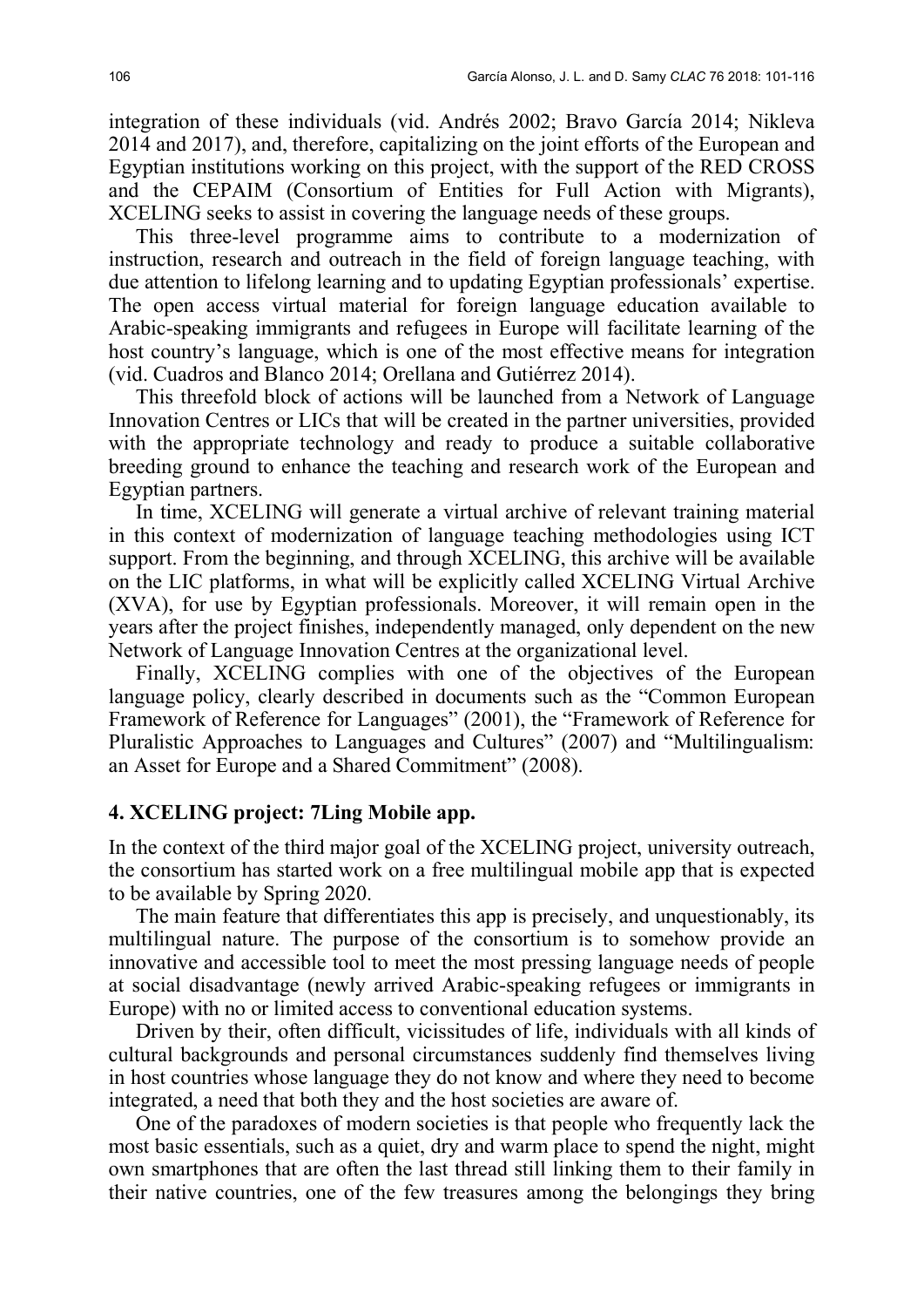with them when putting their lives at risk by crossing land and sea.

In this context, the partners of the XCELING consortium aim to design a multilingual app for these individuals to be able to use their phones to easily access the basics of several of the languages these groups may need to coexist with. It is frequent for one same person to need to be familiar with the basics of more than one European language. Or they might already know one so that, by comparison, they can use it to help in the learning of the new one.

The development of XCELING's multilingual app (7Ling) is complex as far as task content and organization are concerned, working towards providing the target user with a useful and user-friendly product. The mobile app seeks to cover the linguistic basics needed for learning these languages. It will not focus only on vocabulary, as is frequently the case with this type of app, but neither will it be organized around grammar points or the traditional contents of foreign language manuals. The internal structure will reflect the most predictable communicative needs the app's target users might encounter in the six European languages of the consortium.

Thus, there will be 6 main units, each of them first developed by collaboration between a European and an Egyptian partner of the consortium, so that the division yields six pairs. To date (May 2018), the six main units are defined by the consortium as follows: Unit 1 Just arrived; Unit 2 In the city; Unit 3 Shopping; Unit 4 Looking for accommodation; Unit 5 Looking for a job; Unit 6 At the doctor's.

Each unit will consist of six sections and more or less equivalent contents that will cover the communicative needs of the unit concerned (Useful phrases, Rules and words, In context (conversation models with audios), Practice, Relevant information (Sociocultural information), Numbers and letters, Procedures and papers, Glossary, Conjugator), sections and contents already almost agreed upon at the time of drafting this document, albeit with certain details that are still being discussed.

Each European partner will undertake the creation of the contents of one of the units in the corresponding language it represents in the consortium. Accordingly, the six European partners will simultaneously cover the six units. In each case, the corresponding Egyptian partner will collaborate in the preparation of the unit, providing an introductory version in Arabic to the topic of each unit for the correct use of the materials and their assimilation by the target users. This Arabic version will not only assume linguistic customization of the content, but also its sociocultural, intercultural and multicultural adaptation (vid. Castillo 1998).

At a second stage, each European partner shall produce a version in its own language, assisted in each case by the relevant Egyptian partner, of the five remaining units in which they have not been initially involved. This, again, requires not only linguistic, but also sociocultural customization.

These two initial steps will capitalize on the group's ability to collaborate in the production of a unique multilingual app, with the due contribution of the European partners' experience in the teaching of their own languages and of the sociocultural characteristics of their countries, and with the Egyptian contribution as a means to access the expectations of the target users, socially disadvantaged newly displaced Arabic speakers in Europe (refugees or immigrants).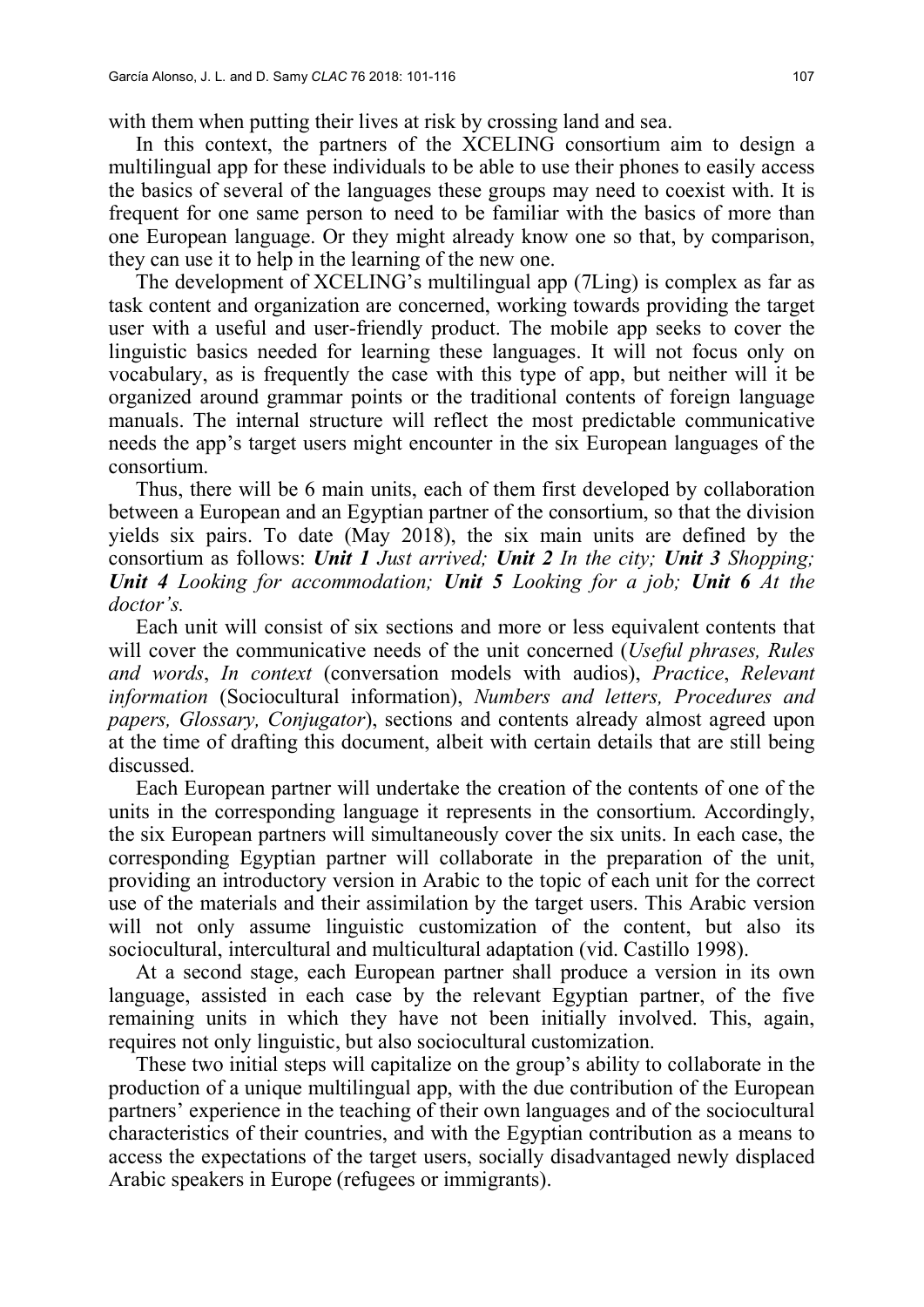# 5. MOOCs in foreign language teaching: reflections on benefits and challenges in the context of Spanish as a Foreign Language (ELE) in the Egyptian university classroom

All innovations involve opportunities and limitations. MOOCs (Massive Open Online Courses) are an innovating concept in e-teaching that has gradually gained ground in recent years because of its flexibility and high accessibility, since they are based on the possibility of offering courses to a large number of target users without the limitations of time and space. Many universities and institutions have already chosen MOOCs as a vehicle to convey their knowledge to all those who are interested in it. See the specific study on MOOCs included in this same volume.

The purpose of this section is to describe a case study of the use of ICT in foreign language teaching at Egyptian universities. The example chosen to this effect was the case of MOOCs in the context of foreign language teaching in general, and Spanish as a foreign language teaching (ELE) in particular, applied to students in Egyptian universities.

The idea at the core of this study was conceived in 2014 and 2015 and consolidated in 2016 and 2017 for several reasons. Years earlier, there had already been a proliferation of platforms offering thousands of MOOCs in all areas of expertise, and many international universities had chosen them as complementary to their academic offer.

Our idea emerged as the result of different meetings over time with academic teams from Egyptian universities in different areas, mainly engineering and computing, working on projects for the modernization of higher education in the framework of European programmes like TEMPUS and its current version, Erasmus+. At these meetings, MOOCs were suggested as a possible valid and sustainable means to deliver the different academic contents of programmes and courses that were being modernized or developed with the support of these projects involving the collaboration of Egyptian and European teams.

The idea gradually took on a more specific shape at the meetings held between the teams of Cairo University and the University of Salamanca on the subject of the IDELE project, since at one of the visits of a team from Cairo University to the University of Salamanca, they were introduced to the ELELab group, responsible for the design and development of the Spanish as a Foreign Language (level A2) MOOC offered by the University of Salamanca. At this visit, the ELELab group explained how the MOOC was developed and provided evidence of the number of students in the different editions offered through the MiriadaX platform, etc.

## 5.1. Motivation and purpose

The purpose of this study is to answer two questions: Will the educational and academic ecosystem have an impact on how teachers and students receive this type of courses? How will Egyptian students interact with MOOCs in the case of Spanish as a foreign language?

The study was conducted by performing a general search of the main platforms offering MOOCs, such as Edx, MiriadaX or Coursera, which revealed the limited number of foreign language courses on offer. In the Class-central.com portal, accessed in 2016, only 13 out of the 449 courses scheduled to start in August 2016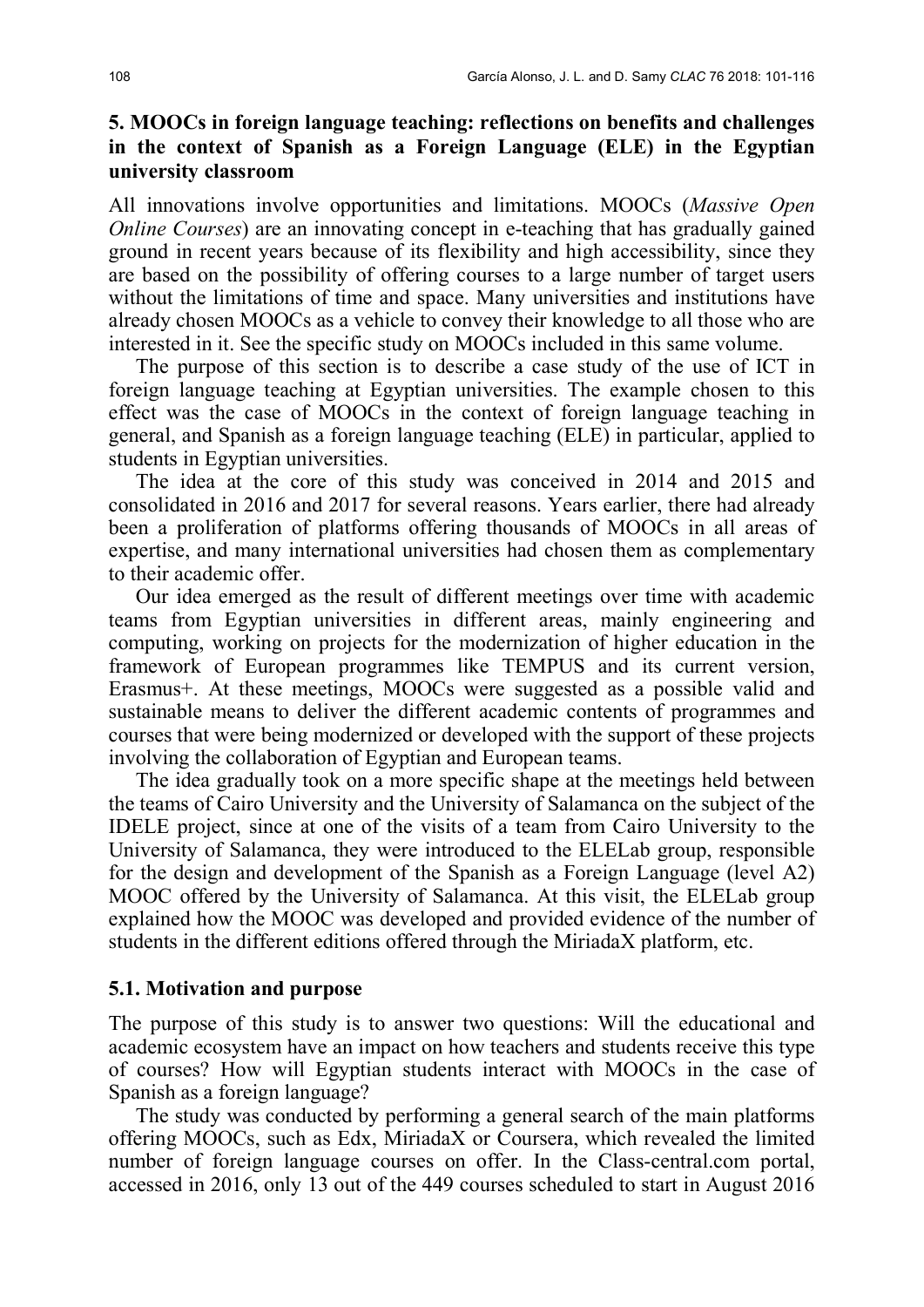were language courses, of which only two were of Spanish. This result is consistent with the data published in the study by Martín-Monje and Bárcena (2015), where only 25 MOOCs from 14 platforms are devoted to languages.

According to Dhawal Shah (2018), over 9000 MOOCs were published in 2017, produced by more than 800 universities and with student numbers above 81 million. Out of the 9000 courses offered, only 9.5% belong to the area of arts and humanities, approximately 900 courses, and of these only a limited percentage is devoted to language instruction.

# 5.2. MOOCs and foreign language teaching/learning

We believe that, notwithstanding the possibilities for student-student and studentteacher interaction offered by MOOCs, the fact that they are delivered in a completely virtual modality is a limitation, especially in the Egyptian context, since its ecosystem still favours foreign language teaching based on a direct and face-toface communication model. Thus, MOOCs may become reduced to a supplement to face-to-face modalities. For this reason, the impossibility of meeting the needs of a very large number of students in different time zones and to assess their speaking skills makes oral tasks a challenge for MOOCs. Therefore, in the case of Egypt, we believe that they are an excellent option for blended-learning models.

# 5.3. MOOCs and cultural dimension

The cultural dimension plays a highly relevant role in each and every teaching/learning process. In this framework, MOOCs have their own advantages and disadvantages. One of their advantages is their success in overcoming time and space barriers, allowing massive access of students who can log on to the platform at any time from different parts of the world, thus creating a multicultural virtual space. However, at the same time, multiculturalism can pose a challenge when designing the course and its activities, since a neutral approach that may favour diversity and consider it an additional benefit in task development is required. This aspect is consistent with the theories of connectivism proposed by George Siemens and Stephen Downes (2004) and on which the MOOC concept draws.

Accordingly, the cultural aspect is part of learning and connections among students should be established to overcome sociocultural and geographical barriers. On the other hand, foreign language teachers should be familiar with MOOCs and their potential to design contents and tasks that may encourage cultural competency.

# 6. Egyptian students' experience with Spanish as a foreign language MOOCs

To assess the use of MOOCs in the context of Spanish as a foreign language teaching, the choice made was to introduce the A2 level Spanish language MOOC, offered by the University of Salamanca and available on the MiriadaX platform for students in the second semester of the first year of the bachelors' degree delivered by the Department of Spanish Language and Literature of Cairo University. The study was undertaken in 2016. Field work was approached and monitored as part of the Master's Thesis of a student of the University Master's Degree in Spanish Language and Culture (MULCH) (Rabie, 2016), offered jointly by the University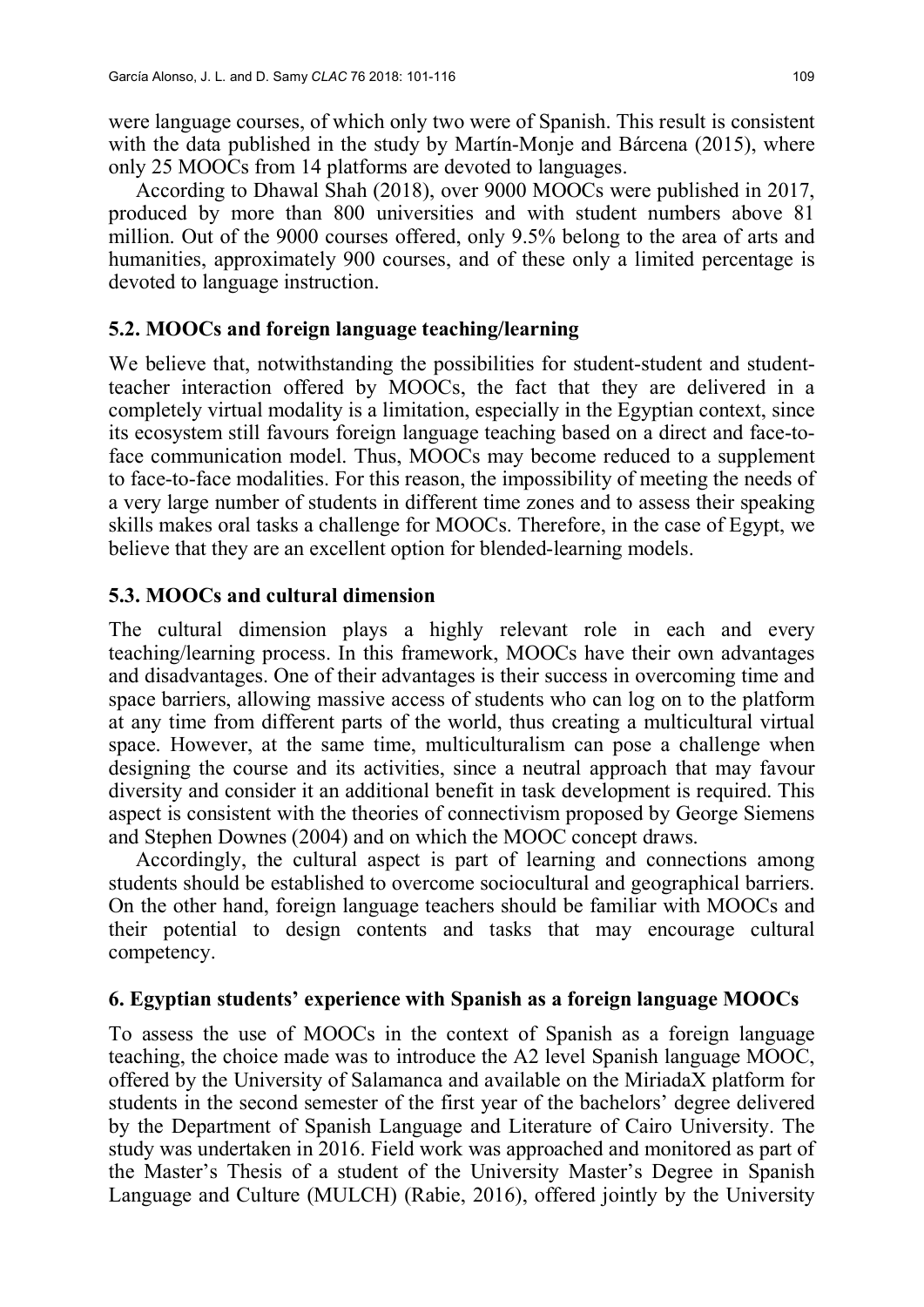of Salamanca and Cairo University. In this volume, we take the opportunity to present the community with the results of the use of MOOCs as a supplementary Spanish as a foreign language teaching resource in the context of a university programme. For better understanding of the results and the assessment process, it is necessary to first provide certain data regarding the bachelors' degree programme and the students' profile.

# 6.1. Context

The programme established for the bachelors' degree in Spanish Language and Literature delivered by the Faculty of Arts of Cairo University is arranged into four years divided into eight semesters. Most students begin these studies with no prior knowledge of Spanish, so that level A1 is delivered to begin with in the first semester and the goal is to achieve level B2/C1 by the end of the programme, meaning in the four-year span of the degree. Intensive Spanish language courses are taught in the first two years of the programme, with many hours and several subjects to develop different language skills: reading, listening, writing and speaking, with special emphasis on grammar. The following two years, making use of the already developed language skills, students are trained in philological and linguistic aspects so that they can be introduced to the original texts using a more analytical approach.

The philological nature prevails in the design of the programme and the courses it offers. However, it pursues to cover more practical aspects, devoting several courses to translation and specialized terminology to offer a comprehensive programme able to meet the demands of the labour market. It should also be noted that target students are not mere language learners for whom language is no more than a means, but that they are receiving specialized training in Spanish language and culture. Therefore, language is not only a means, but also an end in itself.

As regards students, they begin the degree at the age of 17 or 18, after achieving their secondary education certificate. The Egyptian pre-university education system allows students to study two foreign languages, the predominant being English with few students choosing French as their first foreign language option. Students' foreign language levels differ widely depending on the type of secondary education school and the type of pre-university education they have received, since in Egypt there are different types of international bilingual schools and secondary education institutions, as well as state-funded schools and secondary education institutions. Nevertheless, most of the students in the Department come from the state-funded education system and their level of English or other languages is intermediate.

# 6.2. Methodology

The research that is the object of this study was structured into the following phases:

- Preparation [Length: 5 months]. The action plan consisted of:

- A work schedule to organize the tasks and an initial approach to MOOCs, their history, evolution, types and language MOOCs available.
- General theoretical guidelines on MOOCs' general aspects, including readings, study of MOOC platforms, and initial register of the language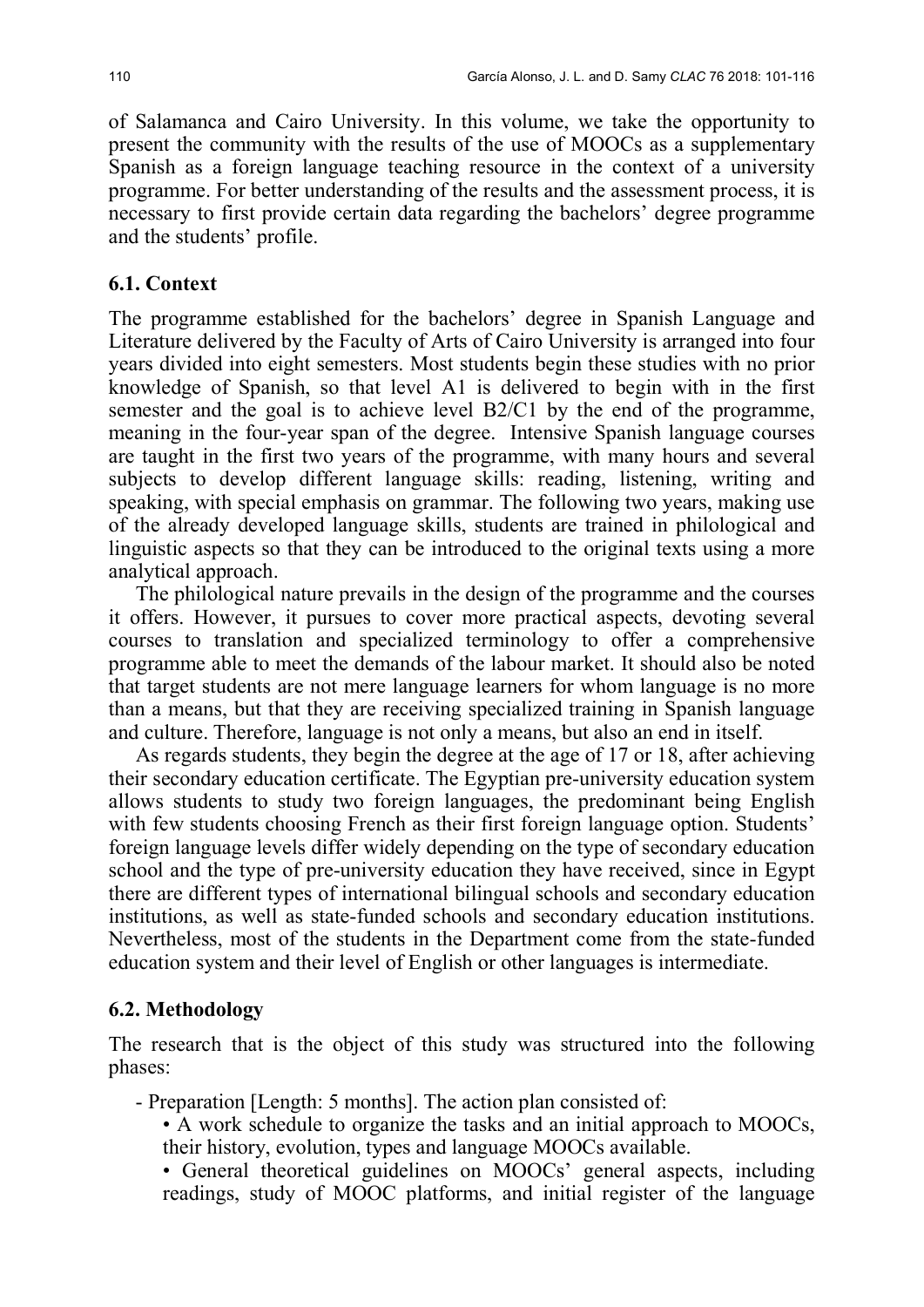courses offered by the different platforms and the courses related to Spanish as a foreign language on said platforms.

• More specific approach to the characteristics of the A2 MOOC offered by the University of Salamanca in collaboration with its ELELAB team, which hosted the Egyptian researcher during a two-week stay and introduced her first hand to the process involved in the preparation and technical and educational management of the MOOC.

- Implementation and follow-up [Length: 3 months].

• Preparation of a pre-MOOC questionnaire aimed at obtaining a quantified picture of students' knowledge of MOOCs, their motivation and whether or not they make use of ICT during their learning process.

• Guidance session to introduce students to MOOCs.

• Creation of a forum through social networking to answer questions and ensure better monitoring of the students enrolled in the MOOC.

- Analysis and results [Length: 2 months]. A quantitative and qualitative analysis was carried out as follows:

• Elaboration of a post-survey for students to take after completing the MOOC to assess their experience, the challenges they had met and the benefits they had obtained from its completion.

• Quantitative and qualitative analysis of the survey results.

### 7. Outcomes of the study

It is quite interesting to observe the number of students that participated in the different sub-phases of the implementation process. At the informative session organized for students, a total of 54 showed an interest on starting the Spanish A2 MOOC offered by the University of Salamanca. However, only 38 took the presurvey, 16 started the course and only 10 completed it (Rabie, 2016). This proves a common phenomenon associated with MOOCs: the dropout rate, which is considered one of their disadvantages. Nevertheless, the percentages yielded in this study are above the general dropout rate of MOOCs, which shows students' motivation and interest in continuing with the course.

Nonetheless, MOOC dropout has been approached from different angles. According to certain studies (Huin et al., 2016), students' intention, motivation, commitment and behaviour while taking a MOOC are key towards completing it. Thus, MOOC-based learning requires a certain student profile with qualities such as self-regulation, self-motivation and self-determination.

Other studies such as that by Khalil and Ebner (2014) place the responsibility for MOOC dropout rates on factors such as time constraints, lack of motivation, feelings of isolation, lack of a sound knowledge base and potential additional costs. Bouzayane and Saad (2016) add language barriers that lead to difficulties in following instructions, lack of educational support and absence of face-to-face interaction between teacher and student.

Taking into account the general observations about the groups of students used as a sample for this study, we will now present the results of the surveys.

The pre-survey focused on three initial blocks:

- Previous knowledge of MOOCs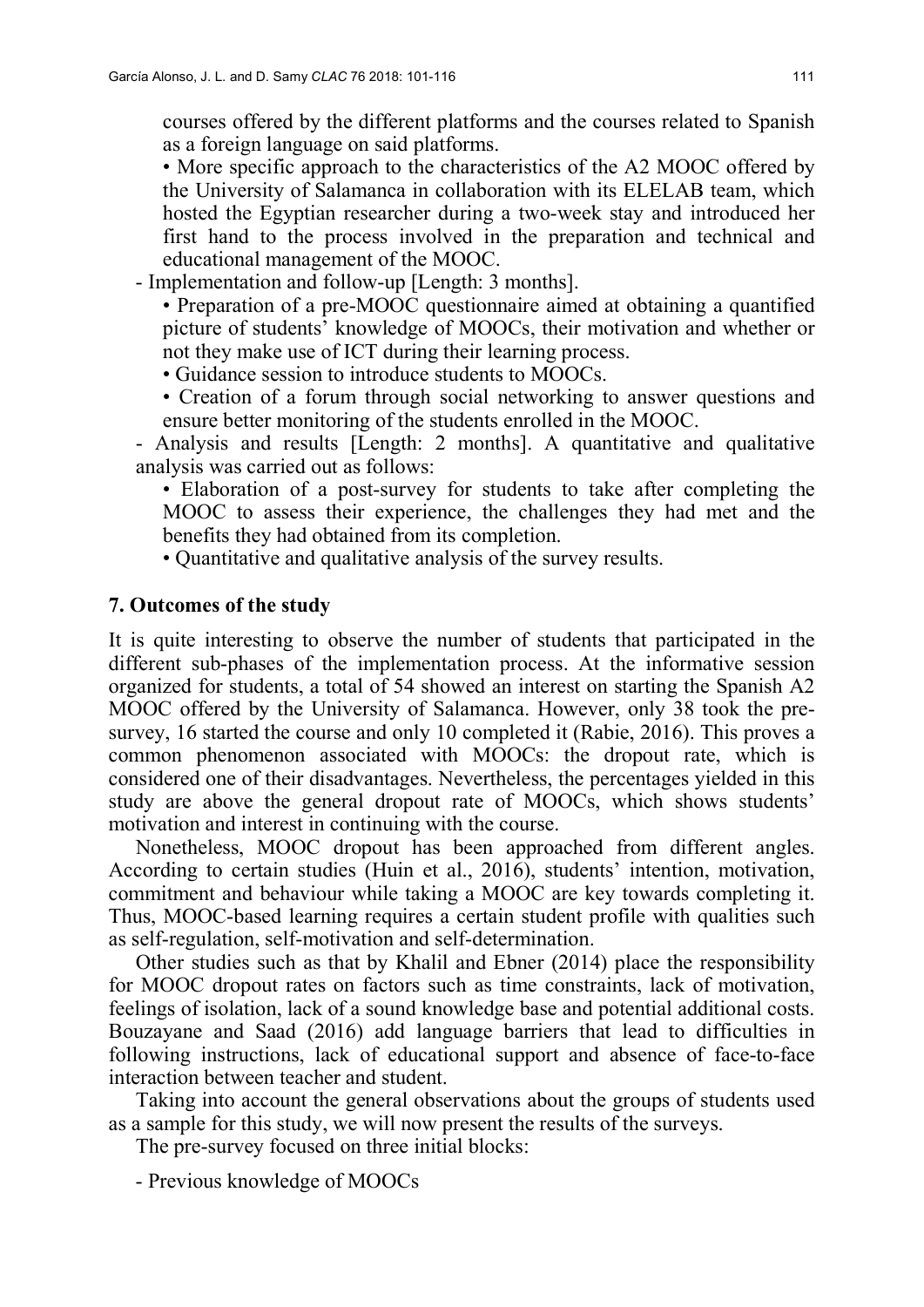- Students' motivation and expectations concerning the MOOC
- Students' general use of ICT and their use of it to support the learning process of Spanish in particular

Most students were unfamiliar with MOOCs, although 12 of them stated that they knew of them from friends, social networks or other courses.

As regards motivation, the pre-survey shows that 39% of the students were interested in enrolling in the MOOC to improve their language proficiency. In contrast, their interest in obtaining a certificate as a motivation is barely relevant, with a meagre 2%.

On the other hand, on the subject of students' expectations, they were asked what they expected from the MOOC. The results show that their expectations revolved around the improvement of grammar, vocabulary and pronunciation, which students consider priority aspects in their learning process. In turn, writing ranks lower in their expectations.

As expected, the results provide evidence of a high use of ICT among students in general. 45.9% of the students claim to use the Internet between 3 and 7 hours a day, while 13% state more than 7 hours a day. Most of them claim that mobile phones are the devices they most use to connect. With regard to the use of ICT in the process of learning Spanish, 86.8% of the students claim to use ICT in such process, e-dictionaries being the most frequently consulted resource. Hearing takes second place according to students, who affirm that they use the Internet and ICT tools to improve their oral comprehension. Likewise, 63% of the students claim to use specialized Spanish learning websites and portals. However, only 12.5% of them mention having taken Spanish courses on the Internet.

During the implementation of the MOOC, the forum established to monitor and answer the students' questions became a highly active site, which shows students' interest, on the one hand, and the type of difficulties they encountered, on the other hand. The problematic issues they raised proved the language barrier as the greatest challenge students faced, since there were several cases where they were unable to follow the instructions provided because of their lack of knowledge of the language. One of the most surprising results of the analysis of the difficulties and questions students expressed is their limited digital competence as users despite their regular use of the Internet and ICT. Certain students found it hard to differentiate between registering on the platform and enrolling in the corresponding MOOC. Likewise, there were students who found difficulties in using the different accounts to follow the course, feeling lost among platform, MOOC user and email account to send and receive tasks. That is, these difficulties are proof of poor digital competence despite being Internet users.

The post-survey was conducted following the guidelines established by the study of Gamage, Perera and Fernando (2015) describing MOOC assessment criteria from a user/student perspective. They list ten criteria: technology, education, motivation, accessibility, content, student support, certification or diploma, interaction, course assessment, collaboration (among students or among students and teachers, etc.).

Post-survey results provide evidence of considerable student motivation, since 38.8% of them completed the MOOC's six modules. Even though most of them did not finish, 38.8% is a fairly high percentage for a MOOC. According to the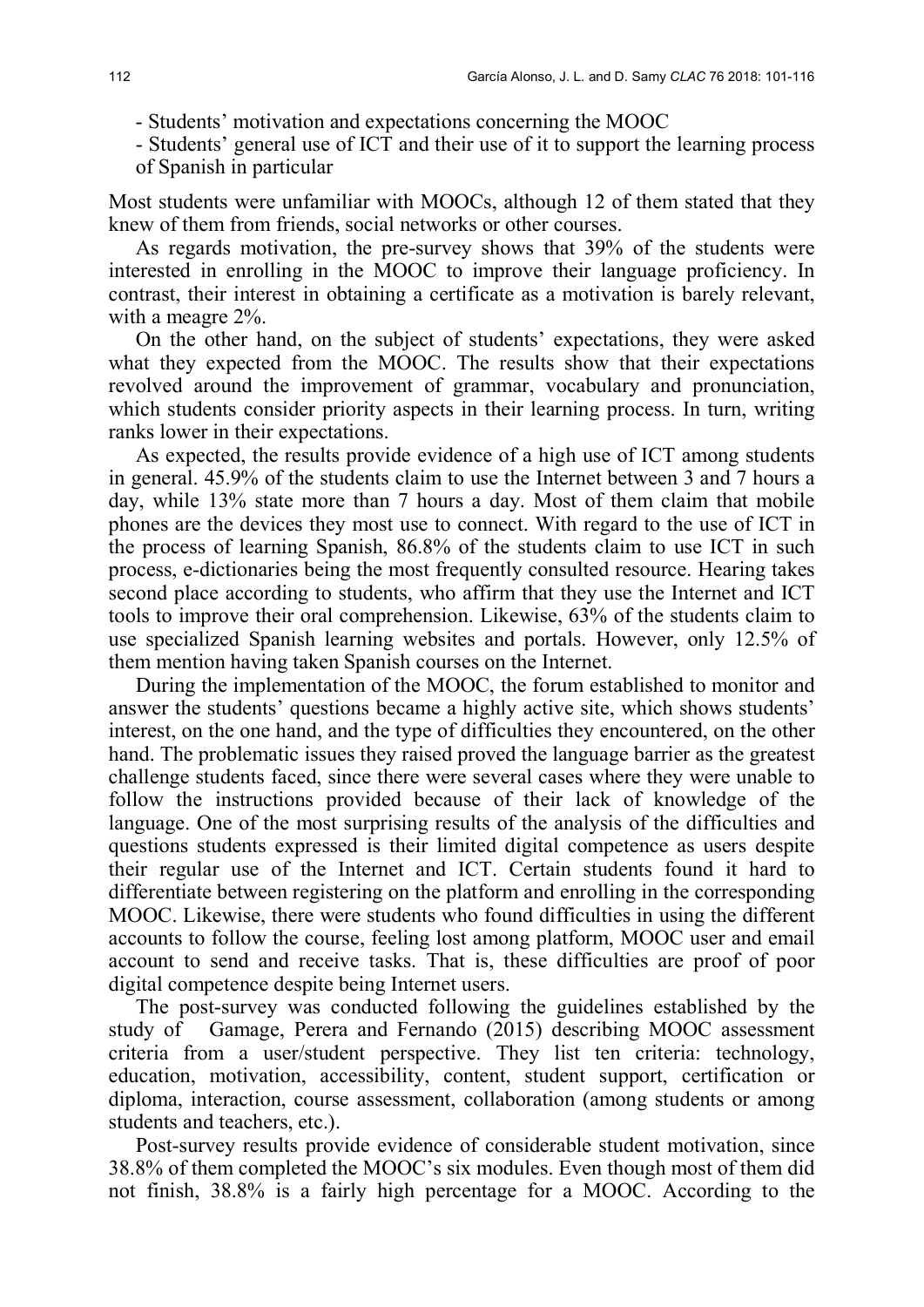students who completed it, they did so because they found it interesting and useful. In fact, most of them mentioned that the course provided them with new information and that they could learn from their mistakes. Against this, those who did not complete the six modules stated lack of time and not having a clear motivation as the main reasons for not finishing the course.

With regard to contents and the time students spent on each unit, 44.4% answered less than an hour per unit, while 55.6% stated over an hour per unit. On the other hand, most of them (61%) indicated that, to be able to answer the questions and perform the tasks of each unit, they watched the corresponding videos once, while 39% watched them between two and four times.

On the matter of collaboration, students' participation was low. 72% did not take part in the peer assessment tasks, the main reasons being lack of time, not knowing what they were expected to do or lack of confidence in their ability to correct others. Conversely, active participation on the wiki was non-existent and only two students accessed it, although they did not participate.

In terms of certification, most showed an interest in obtaining a course certificate, a datum that reveals a change from the pre-survey where students did not appear particularly interested in the certificate.

Finally, results yielded by the survey show a positive impact of the MOOC experience on students, since 77.7% expressed an interest in enrolling in other MOOCs, while 66.6% mentioned that this MOOC had made it easier for them to find other resources on the Internet for learning Spanish as a foreign language.

## 8. Conclusions

The purpose of this study is to present a first approach to the use of MOOCs as an ICT resource for the teaching of Spanish as a foreign language in the Egyptian university classroom. It is a case study of a real use of this resource as complementary support to traditional face-to-face teaching. According to the findings, the students taking part in the study show considerable interest in MOOCs and assess their usefulness in a positive manner. As expected, and as indicated in earlier studies on the topic of MOOCs, although there is indeed evidence of characteristics such as dropout, either due to language difficulties or to lack of time, the figures are lower if compared to the results yielded by other studies on MOOCs, where, according to certain reports, dropout can be as high as 85%.

Nevertheless, students did not display a fully collaborative attitude during the MOOC, given their total lack of participation in the wiki and their low degree of participation in peer assessment tasks. We believe that such failure to collaborate is the result of students' lack of self-confidence in such matters, although it could also be attributed to a traditional education system where the idea of students as passive recipients prevails.

Certainly, MOOCs potential in the language teaching classroom and in the Egyptian classroom in particular requires greater efforts and more studies. Likewise, it is essential to inform both students and teachers of the benefits offered by MOOCs as a main axis for their internationalization strategies to reach a larger number of students at the regional (Arabic, African) and the international levels.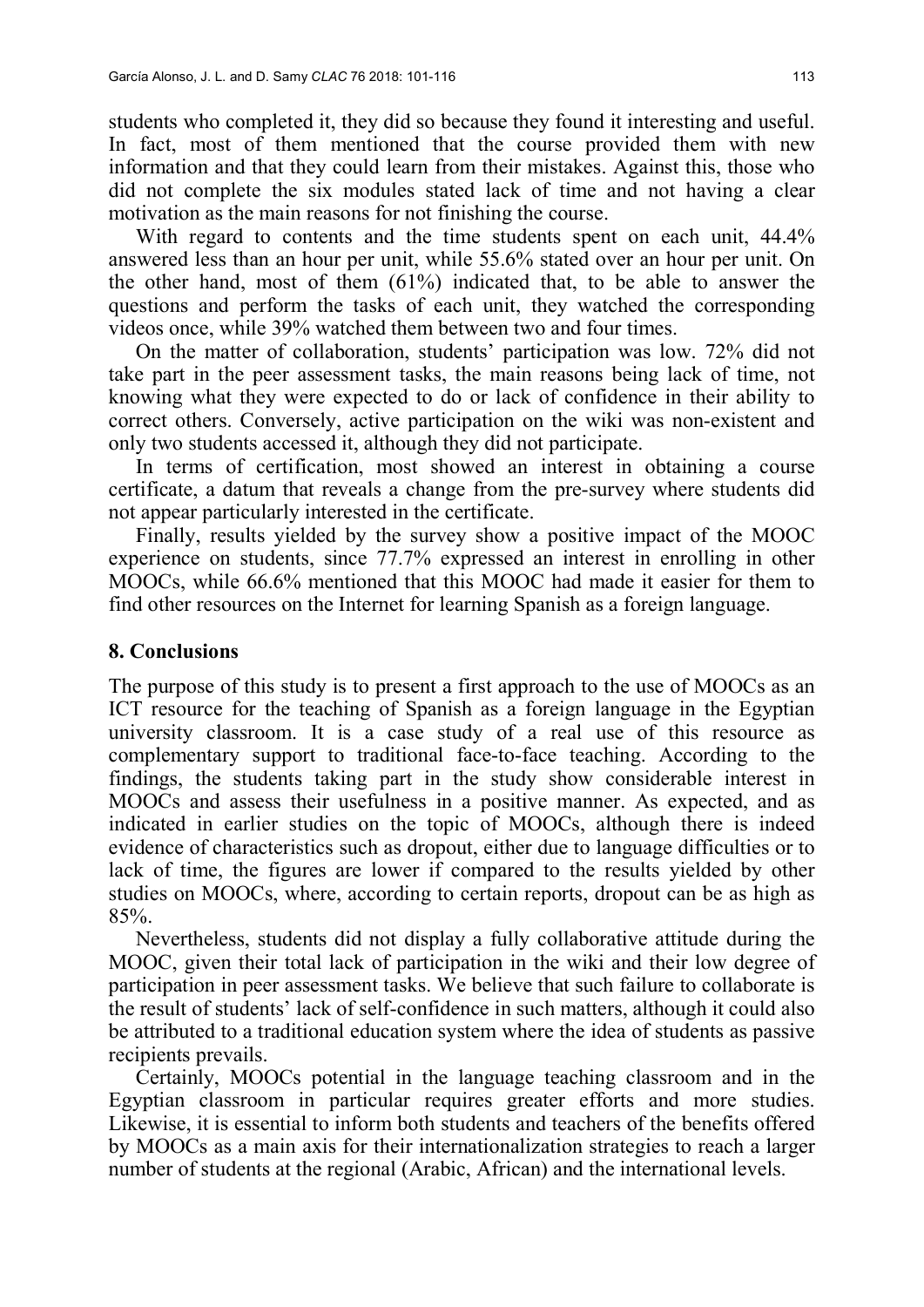#### References

- Adell, J. (1997): "Tendencias en educación en la sociedad de las tecnologías de la información". EDUTEC. Revista Electrónica de Tecnología Educativa, 7. http://www.uib.es/depart/gte/revelec7.html
- Andrés, R. de et al. (2002): Aprendiendo un idioma para trabajar. Madrid: Cruz Roja-Santillana Formación. At: http://www.cruzroja.es/portal/page? pageid=33,80171& dad=portal30& schema=POR TAL30
- Barak, M. (2015): "The same MOOC delivered in two Languages: Examining Knowledge Construction and Motivation to Learn", in Proceedings of the EUROPEAN STAKEHOLDER SUMMIT on experiences and best practices in and around MOOCs (EMOOCS 2015), pp. 217-223. Louvain: Université Catholique de Louvain.
- Bravo García, E. et al. (eds.) (2014): Investigaciones sobre la enseñanza del español y su cultura en contextos de inmigración. Helsinki-Sevilla: Universidad de Helsinki y Grupo de Investigación Estudios lingüísticos, histórico-culturales y Enseñanza del Español como Lengua Extranjera de la Universidad de Sevilla. At: https://idus.us.es/xmlui/bitstream/handle/11441/30206/Libro.pdf
- Bouzayane, S., & Saad, I. (2016): "Multicriteria Decision Aid Approach to "Referent Learners"Identification", in Proceedings of the EUROPEAN STAKEHOLDER SUMMIT on experiences and best practices in and around MOOCs (EMOOCS 2016) (p. 242). Graz: University of Graz.
- Burbat, R. (2016): "El aprendizaje autónomo y las TIC en la enseñanza de una lengua extranjera: ¿Progreso o retroceso?". Porta Linguarum, 26, 37-51.
- Castillo, P. (1998): Manual de formación intercultural para grupos multiculturales. Madrid: Cáritas Española.
- Coffield, F. y Edward, S. (2009). "Rolling out "good", "best" and "excellent" practice. What next? Perfect practice?" British Educational Research Journal, 35(3), 371-390. https://doi.org/10.1080/01411920802044396.
- Collins, James (et al.) (eds). 2009. Globalization and Language in Contact. Scale, migration and communicative practices. London: Continuum.
- Common European Framework of Reference for Languages: Learning, Teaching, Assessment. Strasbourg: Council of Europe, 2001.
- Cuadros Muñoz, Roberto & Blanco Cea, Pablo Antonio (2014): "Las TIC en el aula. Propuestas de aplicación en el alumnado inmigrante de Educación Secundaria", in E. Bravo García et al. (eds.): Investigaciones sobre la enseñanza del español y su cultura en contextos de inmigración, Helsinki-Sevilla: Universidad de Helsinki y Grupo de Investigación Estudios lingüísticos, histórico-culturales y Enseñanza del Español como Lengua Extranjera de la Universidad de Sevilla, 321-354.
- Domínguez García, Mª N., C. Fernández Juncal & J. L. García Alonso (eds.) (2016), Innovación y desarrollo en español como lengua extranjera. Salamanca: Universidad de Salamanca.
- Domínguez García, Mª N., C. Fernández Juncal & J. L. García Alonso (2016), "Innovar en español como lengua extranjera", in N. Domínguez García, C. Fernández Juncal & J. L. García Alonso (dirs.) Innovación y desarrollo en español como lengua extranjera, Salamanca: Ediciones Universidad de Salamanca, 9-28.
- Durán Rodríguez, R. & C. Estay-Niculcar (2016). "Las buenas prácticas docentes en la educación virtual universitaria" REDU Revista de Docencia Universitaria 14(2) 159-186.
- Equipo IDELE (2016), Tendiendo puentes de IDELE a MULCH: un proyecto Tempus para el futuro del español en Egipto. Salamanca: Universidad de Salamanca.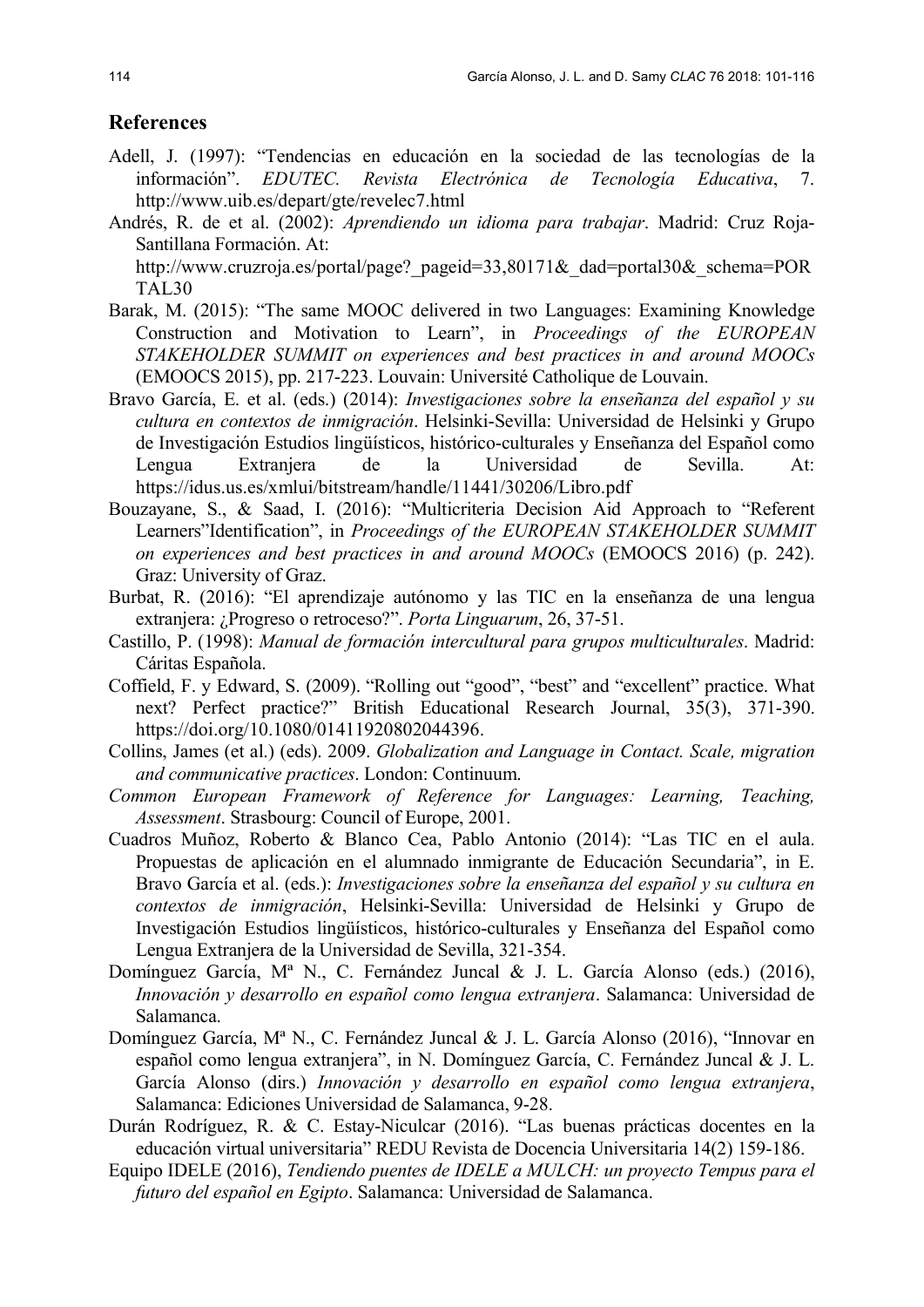- Ehlers, U. (2004). "Quality in e-learning from a learner's perspective. European Journal of Open and Distance Learning", pp. 92-101. Accesible in: http://www.eurodl.org/materials/contrib/2004/Online\_Master\_COPs.html
- Fernández Vítores, David (2013): "El papel de la lengua en la configuración de la migración europea: tendencias y desencuentros", Lengua y migración, 5:2, 51-66.
- Gamage, D., Perera, I., Fernando, S. (2015): "A framework to analyze effectiveness of eLearning in MOOC: learners perspective", in: 8th International Conference on Ubi-Media Computing (UMEDIA), 24–26 August 2015, pp. 236–241.
- García Alonso, Juan Luis (2016): "Kairós: un inestable pliegue del tiempo", in M. J. Rodrigo Mora, A. Pano Alamán & S. Betti (eds.), Tempus en Misr. Historia y porvenir del Hispanismo en Egipto. Bologna: Emil di Odoya, 2016, 31-42.
- García Alonso, Juan Luis (2017): "TIC en la enseñanza de lenguas y su aplicación al griego antiguo" Caracteres. Estudios culturales y críticos de la esfera digital, Vol. 6 (2), 2017, 465-480, ISSN: 2254-4496; http://revistacaracteres.net
- Gisbert Cervera, M. (2000): "El profesor del siglo XXI: de transmisor de contenidos a guía del ciberespacio", in J. CABERO et alii (eds.) Las nuevas tecnologías para la mejora educativa. Sevilla: Kronos, 315-330.
- Gisbert Cervera, M. (2002): "El nuevo rol del profesor en entornos tecnológicos". Revista de Acción Pedagógica. Vol. 11. No. 1. http://www.comunidadandina.org/bda/docs/VE-EDU- 0008.pdf.
- Gutiérrez, Rodolfo (2013): "La dimensión lingüística de las migraciones internacionales", Lengua y migración, 5:2; 11-28.
- Hayes, S. (2015): "MOOCs and Quality: A review of the recent literatura" *QAA MOOCs* Network. Accesible in: http://www.qaa.ac.uk/en/Publications/Documents/MOOCs-and-Quality-Literature-Review-15.pdf
- Huin, L., Bergheaud, Y., Caron, P. A., Codina, A., & Disson, E. (2016): "Measuring completion and dropout in MOOCs: A learner-centered model." Proceedings of the EUROPEAN STAKEHOLDER SUMMIT on experiences and best practices in and around MOOCs (EMOOCS 2016), p. 55. Graz: University of Graz.
- Khalil, H., & Ebnar, N. (2014): "MOOCs completion rates and possible methods to improve retention-A literature review" Proceedings of World Conference on Educational Multimedia, Hypermedia and Telecommunications, pp. 1305-1313.
- Izquierdo Escribano, Antonio (coord.) (2008): El modelo de inmigración y los riesgos de exclusión, Madrid: Fundación Foessa.
- Izquierdo, J., D. Simard y G. Garza (2015): "Multimedia instruction & language learning attitudes: a study with university-students". Revista Electrónica de Investigación Educativa, Vol. 17, No. 2, 101-115. https://redie.uabc.mx/redie/article/view/410/1228.
- Juan Rubio, A.D. & I.M. García Conesa (2012): "El uso de las nuevas tecnologías en el aula de lenguas extranjeras", in J.A. Morales & J. Barroso (eds.) Redes Educativas: La educación en la sociedad del conocimiento. Sevilla: Universidad de Sevilla, 1-8.
- Koutropoulos, A. (2011): "Digital natives: Ten Years After". MErlOT Journal of Online Learning and Teaching, vo. 7, no. 4, 525, 538.
- Martín-Monje, E., & Bárcena, E. (2015). Language MOOCs: Providing Learning, Transcending Boundaries. Accesible in: https://books.google.com.eg/books?id=2QvuCAAAQBAJ&lpg=PP10&ots=iJVkRwNse X&dq=MOOCs%20foriegn%20languages%202015&lr&pg=PA5#v=onepag
- Nikleva, D. G. (2014): El reto de atender a alumnos inmigrantes en la sociedad española. Madrid: Síntesis.